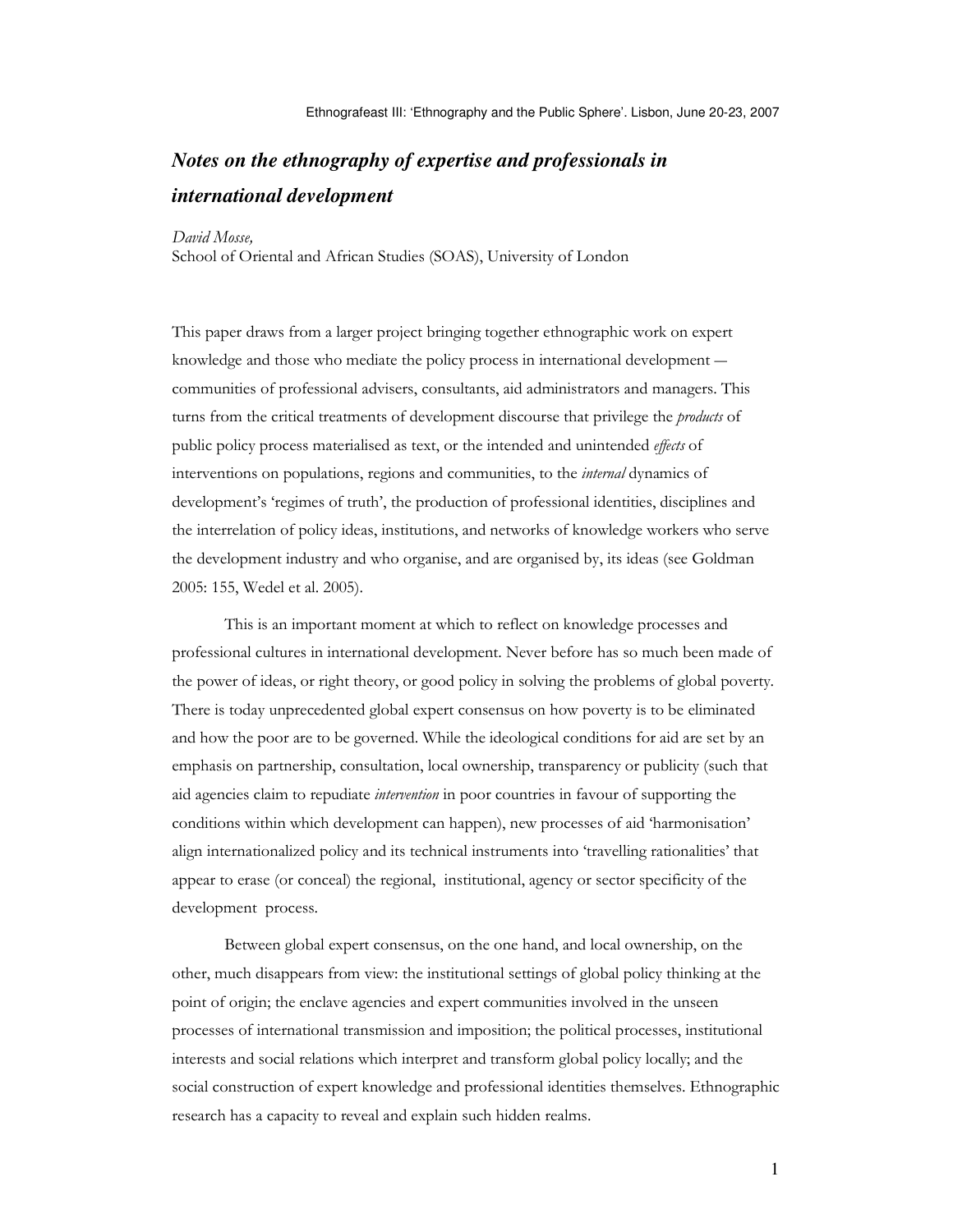The broad question here is, how 'does international development produce "expertise", and how does such knowledge "work" within this global system?' The argument that answers this question, concerns, first, the way in which extraordinary power is invested in 'global' policy ideas, models, frameworks that travel and effect economic, social and (within a 'governance agenda') political transformation across the globe; *second*, the way in which, in reality however, policy ideas are never free from social contexts. They begin in social relations in institutions and expert communities, travel with undisclosed baggage, and get unravelled as they are translated into the different interests of social/institutional worlds and local politics in ways that generate complex and unintended effects. And yet, *third*, the work of professionals of all kinds is precisely to establish (against experience) the notion that socio-economic and technical change is brought about by generalizable policy ideas; and that 'global knowledge' produced by international organisations occupies a transcendent realm 'standing above' particular contexts (and a globalized contemporary 'now' that compresses historical time, Bear et al. 2007). Indeed these notions of scale, time and application are constitutive of international professional identities in development. Here, there is need to characterise the specific nature of international forms of knowledge, and the processes of scale-making and temporality in 'global' knowledge systems; as well as reflecting on the place of anthropology in the public sphere.

However, ethnography is less concerned with what international policy ideas are, than with what do, and how. This requires careful exploration of complex institutional and social processes, often written against powerful self-representations of experts and professionals. Attempts at ethnographic description of/with expert subjects, whose parallel theorising already incorporates sociological analysis, then, presents significant epistemological and ethical questions about the practice of ethnography, and its purpose.

## Expert 'neoliberal institutionalism'

What are the characteristics of the new international development expert consensus? This is not the place for an exposition of what can crudely be seen as a marrying of orthodox neoliberalism and a new institutionalism ― the latter being the notion that poverty (and violence) is the result of bad governance and what is needed is stronger institutions e.g., for delivery of services accountable to the poor. This is no return to state provision, but a matter of giving resources to governments to make markets work so as to reduce poverty (Fine 2006); or as Craig and Porter put it, disaggregating and marketizing the state, breaking up existing forms of state rule (corrupt, patrimonial) and then 'using markets to replace and reconstruct the institutions of governance'(2006:9, 100), and at the same time re-embedding markets in regulatory and constitutional frameworks such as the rule of law or freedom of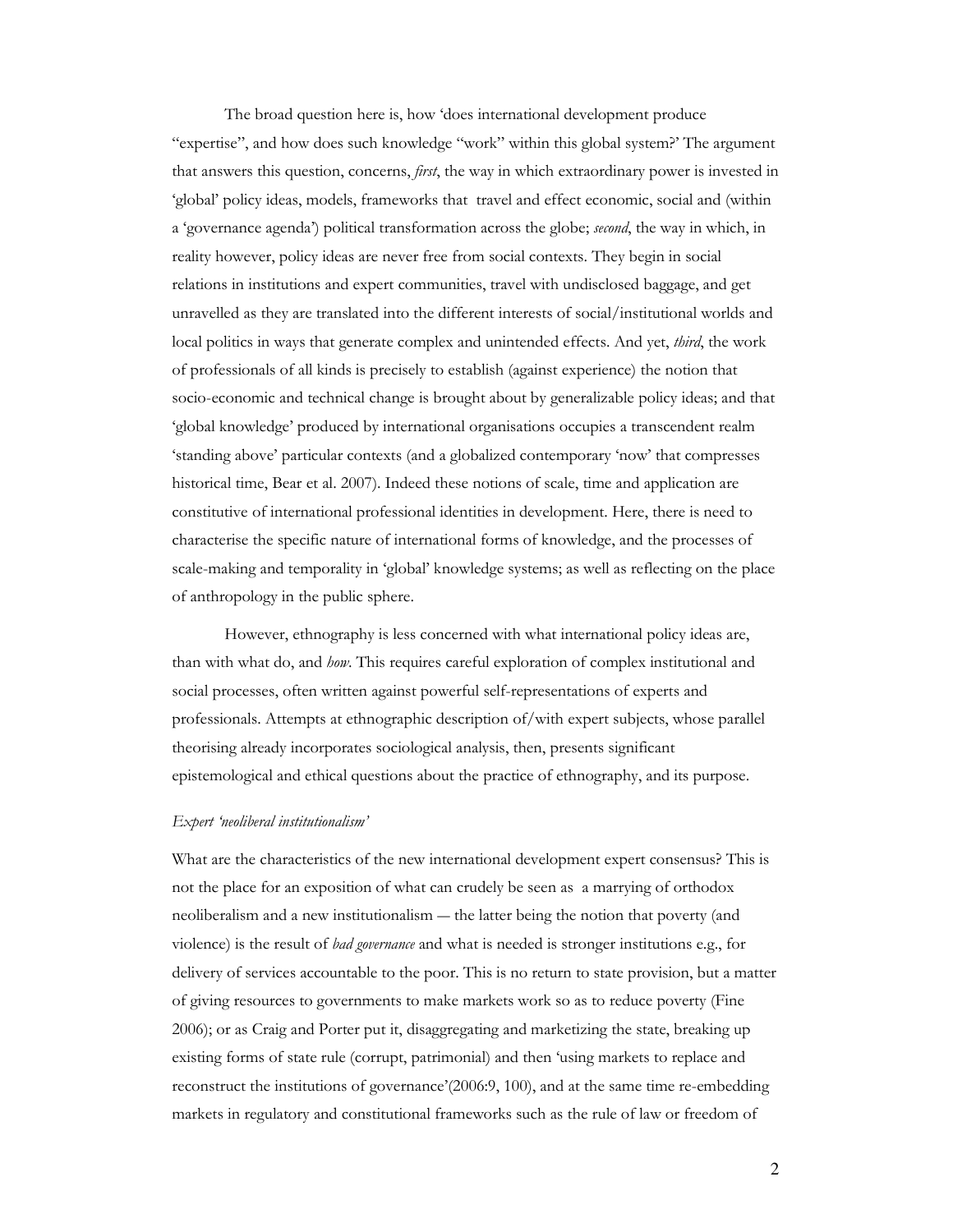information. These policy models are formalistic: framed by the universal logic of new institutional economics and of law (accountability, transparency etc). These are 'travelling ratinonalities' with general applicability that assert the technical over the political, the formal over the substantive (Craig & Porter 2006:120), the categorical over the relational. Significantly, the processes of knowledge formation here involve both the *delegation upwards* of rule making and policy framing to the international stage, to international agencies, private organisations, NGOs and networks of experts; and the delegation downwards to 'responsibilized' communities (ibid).

Ethnographic studies have examined the nature of such expert knowledge 'upwards' and 'downwards'. The first of these focus on practices at the organisational centre. It is not difficult to see how a combination of formalism and internationalisation (delegation upwards) allows a technicalization of policy and the centralisation of expertise, enhancing the status of a certain transnational class of experts entrenched at national level in ways that involve unprecedented convergence (Woods 2005:66, 67, 68). Development policy trends of the 1980s, especially, demanded high levels of expertise and produced economic models that were rapidly internationalized, often in the context of crisis or uncertainty (Woods 2006:66- 7). Economics retained its pre-eminence as the discipline of global rulemaking through Bretton Woods institutions (ibid).

The 'delegation downwards' extends formalist models from national economies to the intimate spaces of communities bringing new interest in re-engineering institutions and state-citizens relations through incentive structures, modifying rules, introducing new forums for accountability or conflict resolution or local competitive bidding for resources (e.g., Barrow et al. 2005); in short, to 'get[ing] social relations right' (as M.Woolcock has put it). And this demands new forms of expertise, and the deployment of social science (including ethnography) 'to render society technical', that is conceived in terms of calculative rationality, neo-liberal ideas of self-organisation or the deficits/surpluses of social capital, so as to allow certain designed interventions (Li 2006). Anthropologists are themselves agents in processes of resocialisation in which citizens, through participation in expert designs, become themselves expert, acquiring a new (disembedded) view of themselves and the processes of social change. The point is that in the context of such participation, expert knowledge no longer works to impose universal modernist designs (as commonly critiqued, e.g., Scott 1998), but rather to disembed and rationally recombine local institutions, processes or technologies (Li 2006, Mosse, forthcoming, a)

Ultimately local or national institutions fashioned by expert knowledge come to be re-embedded in relations of power that alter their functioning; as is plain from recent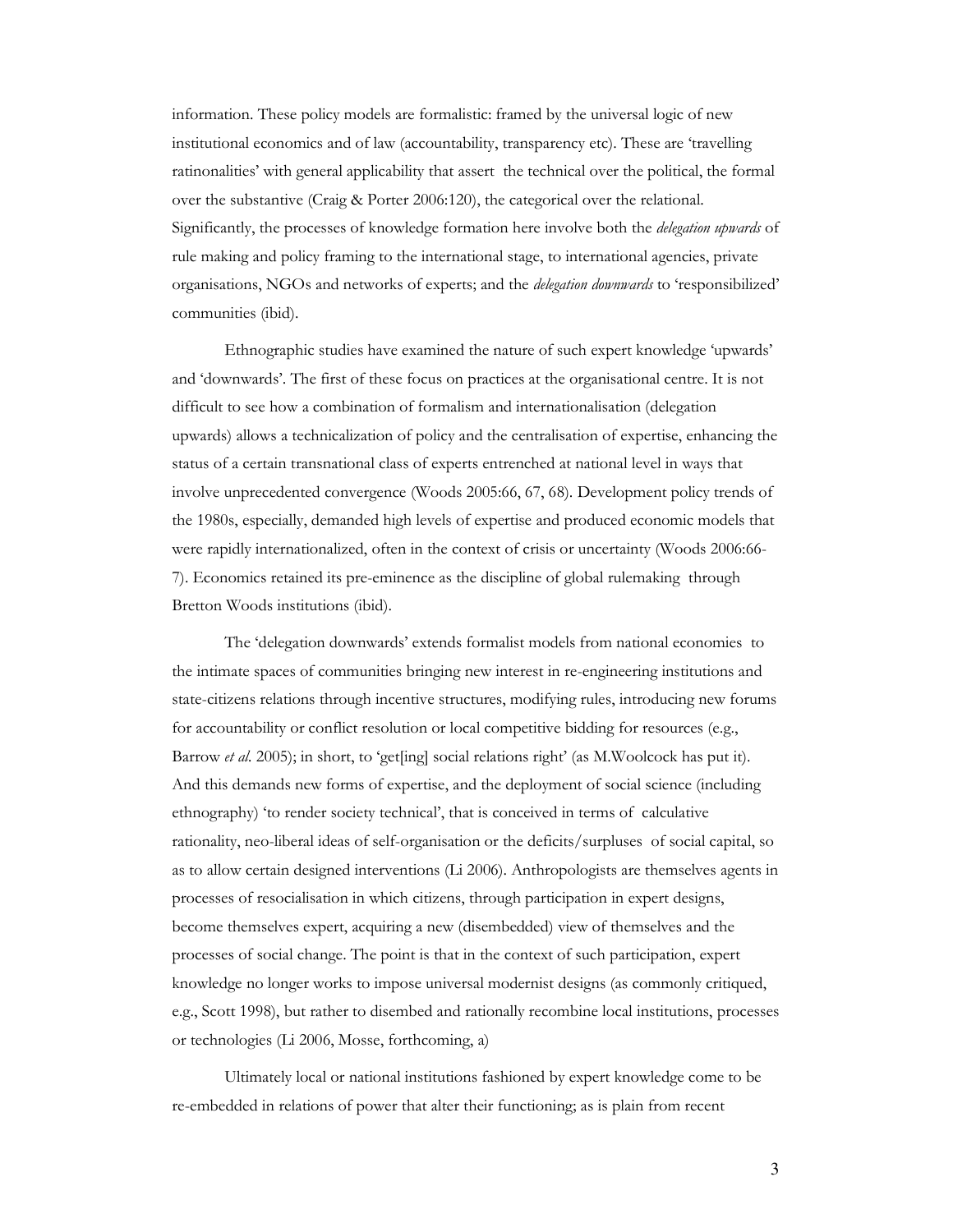ethnographies of neoliberal reform. Gerhard Anders' (2005) study of the life of civil servants in Malawi under the shadow of Good Governance reform is a good example showing how expert models of public sector reform did not enhance efficiency and transparency, but rather revealed faults and fissures, fragmenting the civil service, and intensifying internal divisions. Anders' work is part of a literature describing the many and unpredictable ways in which development's travelling rationalities get translated (back) into local social and political arrangements ― perhaps through the interests of local collaborators, official counterparts or brokers ― with unanticipated maybe perverse effects. Craig and Porter (2006) in their recent book Beyond Neoliberalism show how local power easily colonises the spaces created by national Poverty Reduction Strategy programmes turning rules to different ends. Their careful case studies from Vietnam, Uganda, Pakistan and New Zealand, show that donorestablished liberal frameworks of governance are incapable of disciplining existing power. Instead they have the effect of pulling 'a thin institutionalist veil over fundamental (often territorial) aspects of poverty, and making frail compromises with territorial governance around community, local partnership and some kinds of decentralization' (2006:27). Ethnography of aid contributes to disabusing the formalist 'delusion that agency can be incentivized to operate independently of political economy' (2006: 11, 120); or that political orders can be reorganised by international policy or aid flows (e.g., Booth 2005). In all these cases, as Timothy Mitchell argues, the effects of policy and expertise do not arise from preformed designs imposed from outside, not from their own logic, but are wrought through the rupture and contradictions they effect in existing social, political and ecological systems (2002:77). Development professionals are not ignorant of these facts. Many understand all too well that formal models are slippery in application, finding 'fraught accommodation with the political economy of place, history, production and territorial government ' (Craig and Porter 2006:120).

But the fact is, development policy is resolutely optimistic about the power of its favoured approaches and institutional solutions, overplaying impact and blurring the normative and the actual. Such optimism is premised on a denial history as well as politics. The practice of 'skipping straight to Weber,' as Pritchett and Woolcock (2004) put it, (i.e., transferring principles of bureaucratic rationality from place to place) which involves institutional mythologies that conceal the fact that in reality institutional solutions 'emerge from an internal historical process of trial and error and a political struggle' and that part of 'the solution' is to hide this fact (ibid).

Development's travelling orthodoxies ought to be fragile in the face of historical reality, local politics and the reality of incentives; but they are not. In fact, they are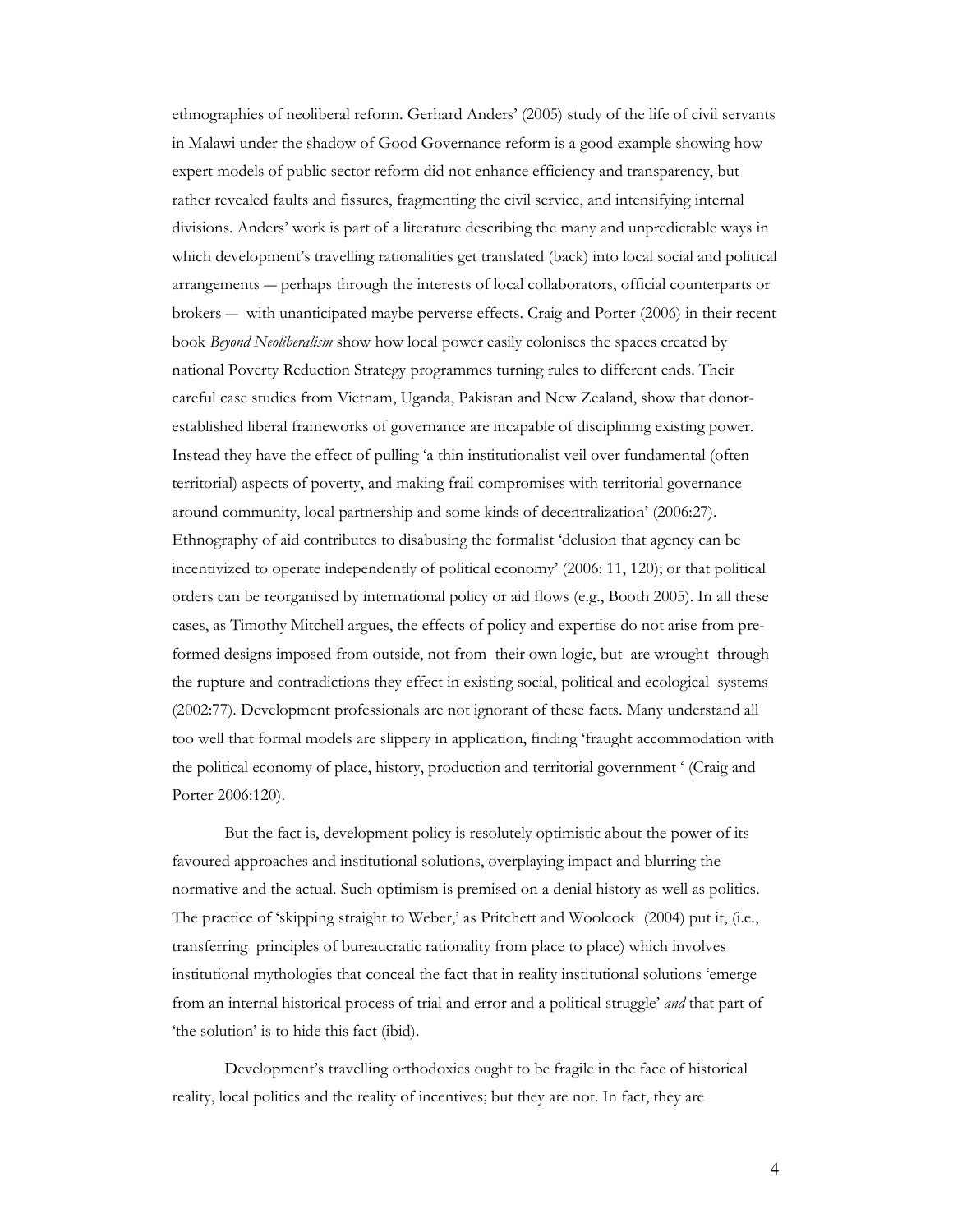remarkably resilient and sustain over-optimism about the possibilities applications of the model. Asking how this is so takes us from the characteristics of policy ideas to the institutional processes that produce them, and so to Mary Douglas' question of 'How institutions think?'

# Ethnographies of expert knowledge processes

There are a number of ethnographic approaches to the study of expert knowledge or policy making. First, there those concerned with the study of expert knowledge in relation to institutional power: the political economy of knowledge, and its governmental effects including how expert knowledge is critical to maintaining legitimacy and defining organisational cultures. Many recent studies focus on the World Bank ― St Clair (2006) on World Bank economic knowledge, Goldman (2005) on the Bank's environmental knowledge, and Li (2006) on Bank social development expertise (also McNeill & St Clair, forthcoming).

Second, there are ethnographies concerned with the *transmission* mechanisms of expert knowledge, especially those operating internally within institutions. Such work focuses on the everyday practices of professionalization, ideological control through structures of incentives or internal career building, and the self-disciplining of aid bureaucrats (see, Green on knowledge processes in DFID; Mosse on the World Bank, both forthcoming, cf.Schmidt 2000). They examine the processes of high profile blindness, technical fads and fashions that give resilience to expert knowledge at the centre in face of contrary evidence (Stiglitz 2002, Woods 2006), demonstrating that, as Robert Wade put it, '[l]ike the Vatican, and for similar reasons, [the World Bank] cannot afford to admit fallibility (Wade 19\_\_). Failure itself, or accounting for it, may provide an important means to *affirm* the salience of ruling policy ideas, expertise or technology, *precisely by* assigning the causes of failure to contingent factors, individual error, and a variety of residual elements including 'cultural barriers' (Crewe & Harrison 1998:\_\_). By distributing events cleanly either side of a divide between the intended and the contingent, failure helps protect professionals and instantiate frameworks of proper interpretation.

A third type of research, shifts attention away from the rationality of power ― disciplinary and governmentalizing ― towards the actual constitution of political fields of knowledge production, to actor worlds and the social life of ideas. This has two reciprocally connected aspects. One is the importance of actor relationships in the shaping and salience of policy ideas. Experienced suggests that decision making knowledge, including apparently hard economic facts and statistics, are produced out of complex relationships, contests over status, disciplinary points of view, team leadership struggles, conflict management or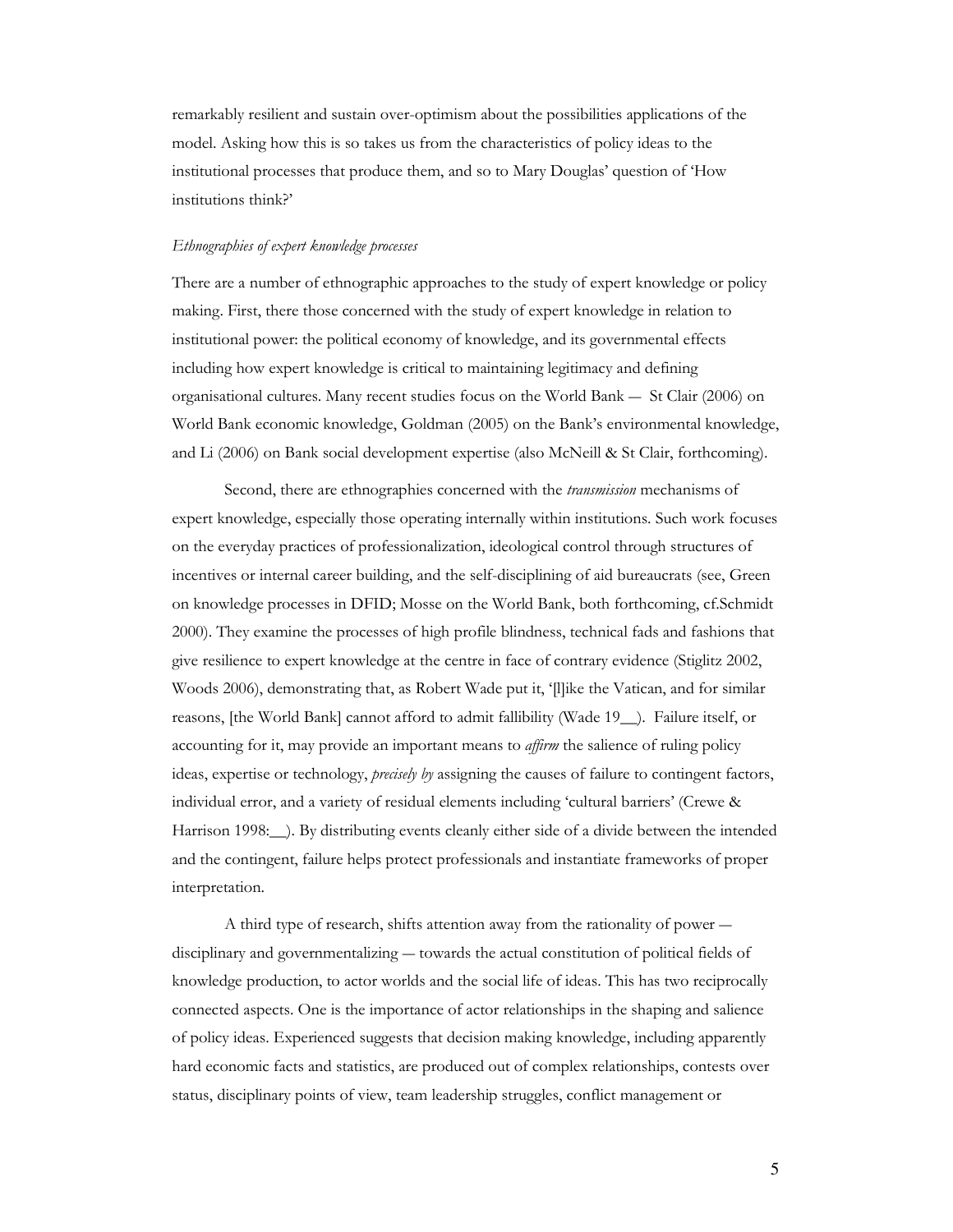compliance with client frameworks that define what counts as knowledge (Wood 1998, Mosse 2005). And yet there are few accounts of the actual working of knowledge and policy making set in the context of such relationships. Peter Griffiths' (2003) engaging story of a World Bank funded consultancy on economic analysis of food policy in Sierra Leone in the mid-1980s is one.

The other aspect is the importance of policy ideas themselves in mediating social and professional relationships. That is to say it reveals the social work that expert ideas (and their artefacts) do ― how professional identities/relationships are mediated by the strategic use of concepts. Policy ideas gain currency *because* they are socially appropriate, perhaps because (as I've agued for the idea of 'participation') they can submerge ideological differences, mediate diverging understandings of development, and so win supporters. In actor network terms they are good *translators*. Ideas are cutting edge, and able to legitimise financial flows, because they have social efficacy as well as intellectual merit (or even in its absence), or because they function as 'boundary objects' and allowing dialogue but preserving a certain structure of institutional power (St Clair 2006).

My own study of social development 'thought work' in the World Bank is a case in point. Participating in the world of anthropologists at the Bank in 2003-4, it became clear to me that they defined social development concepts so as to manage their structural vulnerability in an 'economics fortress' (Cernea 1995:4), to attend to their own 'system goal' of protecting professional space (Mosse, forthcoming b). The conceptual work of these 'anthropologists' (or non-economists) helped to manage their relationship with the dominant disciplines and power holders in the Bank (task managers, vice-presidents and regional budget holders). Meanwhile, tactical concessions pushed their collective analytical work towards instrumental and economistic formulations ― conceptual 'products' ― that not only removed the possibility of ethnographic insights into the nature of the contradictions of development practice itself, but also contributed to the knowledge system that perpetuated the separation of the world of policy rationality from the contingencies of practice.

Such ethnography examines the 'social work' that expert ideas do at the point of formulation, showing how professional relationships are mediated by the strategic use of concepts that are themselves framed in part with that function in mind. It shows how global policy is the product of 'village' politics – in this case of 1818 H Street in Washington DC. In most cases, such social and professional relations (coalitions, bargaining etc.) are structured by documents, which become a means of agency, and which as studies by Stirrat (2001), Green (forthcoming), Riles (2001) now show, need to be a focus of study in themselves.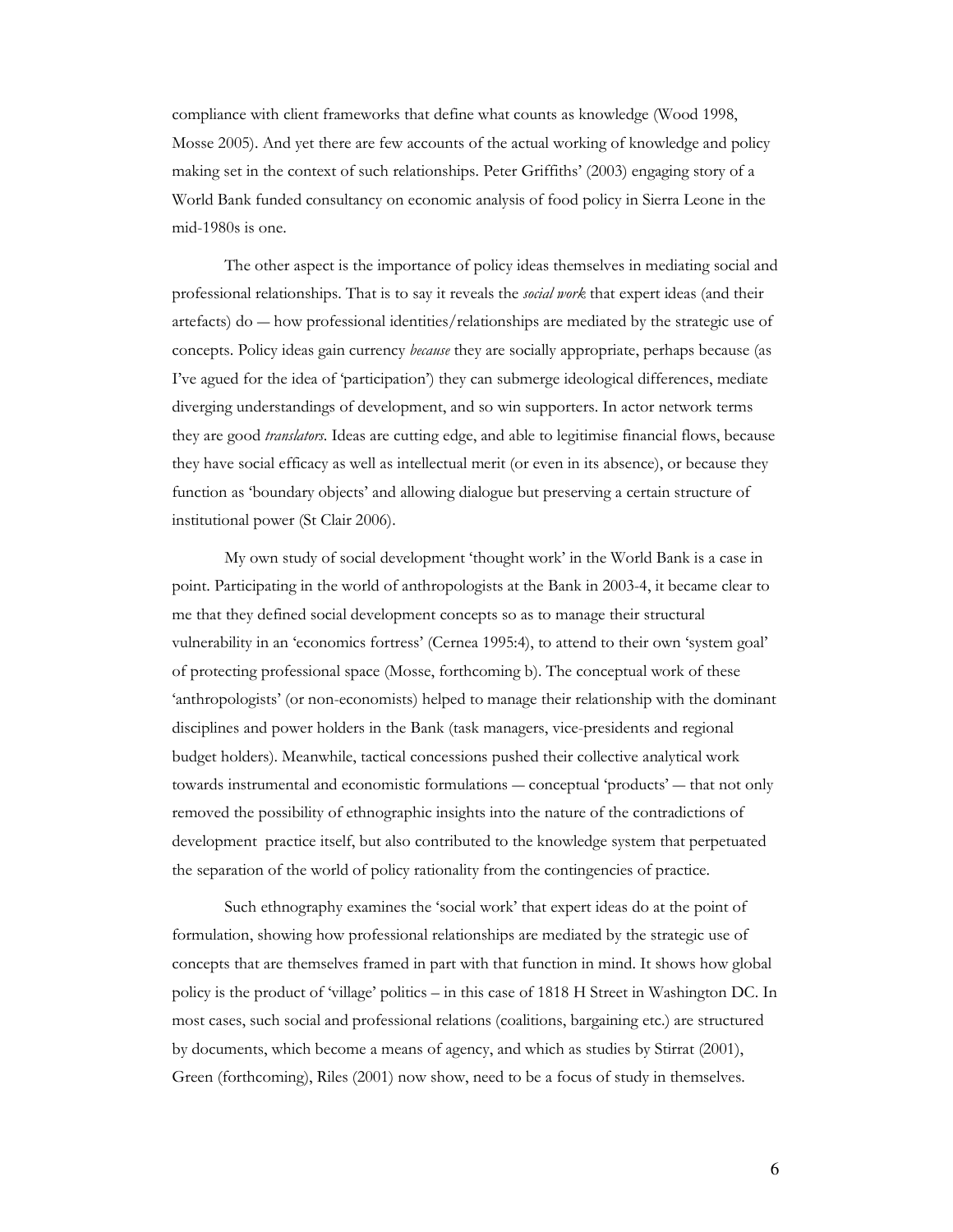One thing ethnographers immersed in this world of 'global policy making' are good at demonstrating is the lack of coherence behind apparent consensus. In her recent study of expert negotiations on pension reform in Mexico, for example, Tara Schwegler (2006) was struck by the underlying incoherence and instability of a World Bank-led neoliberal policy regime. The policy narrative did not gain unity and coherence as one ascended the hierarchy from local interests to international players. No one could give a definitive account of the process of framing of reform. The top people had authority, but did not know about critical decisions below. There were different accounts of the policy process which were themselves statements about the power relations by which Schwegler's informants defined each other. Expert ideas were always 'anticipatory' ― that is shaped in ways that anticipated the reaction of others.

Examples can be multiplied to show how fragile expert consensuses actually are; how consensus is made in *response* to policy makers exigencies, '[h]ow politics drives technocrats' not vice versa (Ikelberry), or how 'technical ideas shape politics not because they are "the best ideas" but only where they meet the social, organizational or political needs of the moment of key actors' (Woods 2006:69). Development's policy prescriptions are socially embedded from the point of departure and from then on are repeatedly translated (perhaps unrecognisably) into the interests and incentives of diverse groups of bureaucrats, local workers or poor people.

In this scenario, it is not the failure of harmonised development policy to execute planned social transformation that is remarkable, but rather the success of professionals ― who are by no means ignorant of these processes — in sustaining prevailing neoliberal institutionalist models as a structure of representation, an accepted interpretation of what is going on and what can be accomplished; the striking expert capacity to represent complex events in formalistic terms that allows social change to be understood as subject to policy levers acting directly on the behaviour of economic agents through manipulable structures of incentives so as to produce global accountability, efficiency and equity.

Timothy Mitchell's insight in his Rule of Experts is precisely this; that the pervasive 'gaps' between policy and practice, ideal and actual, representation and reality are not a disappointment but actively maintained by the operations of expertise precisely in order to preserve policy as a structure of representation that allows the actual practice to be seen as the outcome of the policy ideal, so as to re-producee a sphere of rational intention that can appear external to and generative of events, or to 'rearrange power over people as power over ideas' (2002:90). Ethnographers of expertise in development, have then to examine the professional lives that make and stabilise the cosmopolitan world of policy.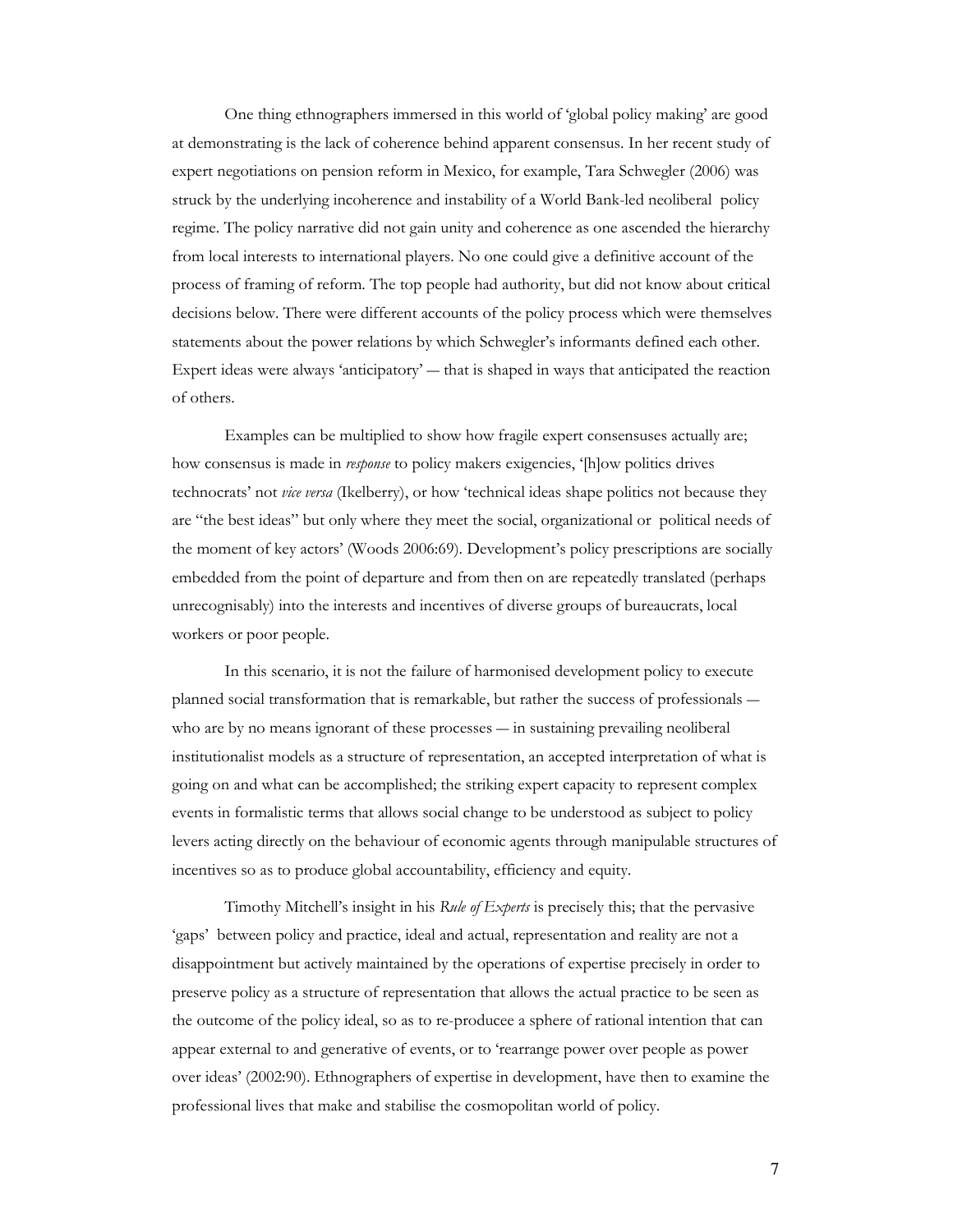I turn to this next, but first there is a fourth, and final approach to expert and institutional knowledge that begins not with the political economy of global institutions, internal processes of transmission or self-discipline, or even the strategic deployment of ideas, but with the analytical forms of expert ideas themselves. In her important departure from conventional concerns in the sociology of knowledge, Annelise Riles (2001) takes the case of human rights NGOs' production of legal knowledge in the lead up to the Beijing Conference on women in 1995, to direct our attention to the effect of the forms, their precedence over content, style over substance. By studying forms such as the network, the bracket, the system, the matrix as documents, diagrams, she reveals professional knowledge as 'an effect of a certain aesthetic of information' (2001:2 original emphasis). In fact, she does more. She repositions our investigation of development professionals so that it takes place inside the knowledge forms themselves. Studying experts through their own knowledge forms which are also their modes of sociality (as in the network), is an approach increasingly relevant for communities formed around formalist knowledge where 'the global' is not a spatial scale but, as Riles argues something generated internally through mundane tools like the network or matrix, 'an aspect of late modern informational aesthetics' (2001:183, 20).

#### The world of professionals

Strangely late and reluctantly anthropologists have turned to the study of the social and cultural lives of global professionals themselves, their class position, biographies, commitments and anxieties. International experts are, like their policy models, mobile and separate from contextual attachments, yet paradoxically, are a highly visible group in the capital cities of the developing world, where, far from instantiating a cosmopolitan outlook that 'encompass[es] the world's [cultural] variety and its subsequent mixtures' (Friedman 1997:74), they occupy cultural enclaves (of shared consumption, lifestyle and values). Homogenised development thinking has its social basis, framed and transported by locally transient but internationally permanent and well-knit groups of experts who whose reach, intensity and centralization is increased by electronic information and communication technologies (Eyben, forthcoming). As Freidman puts it, 'while representing [themselves] as open and including the entire world [experts are] socially at least as restricted as any other strong ethnic identity' (2004:167). Freidman's critique goes further. Border-crossing claims to cultural hybridity are inevitably expressions of elite class position (1997). He points to a process of 'global elite consolidation' among those who already have power effected through 'clubs'; a global elite, closed in class terms, who display a 'retreat from the social' that takes the form of a global 'top lifting' among those who have exited from representative democracy 'upwards into the stratosphere of governance (ibid).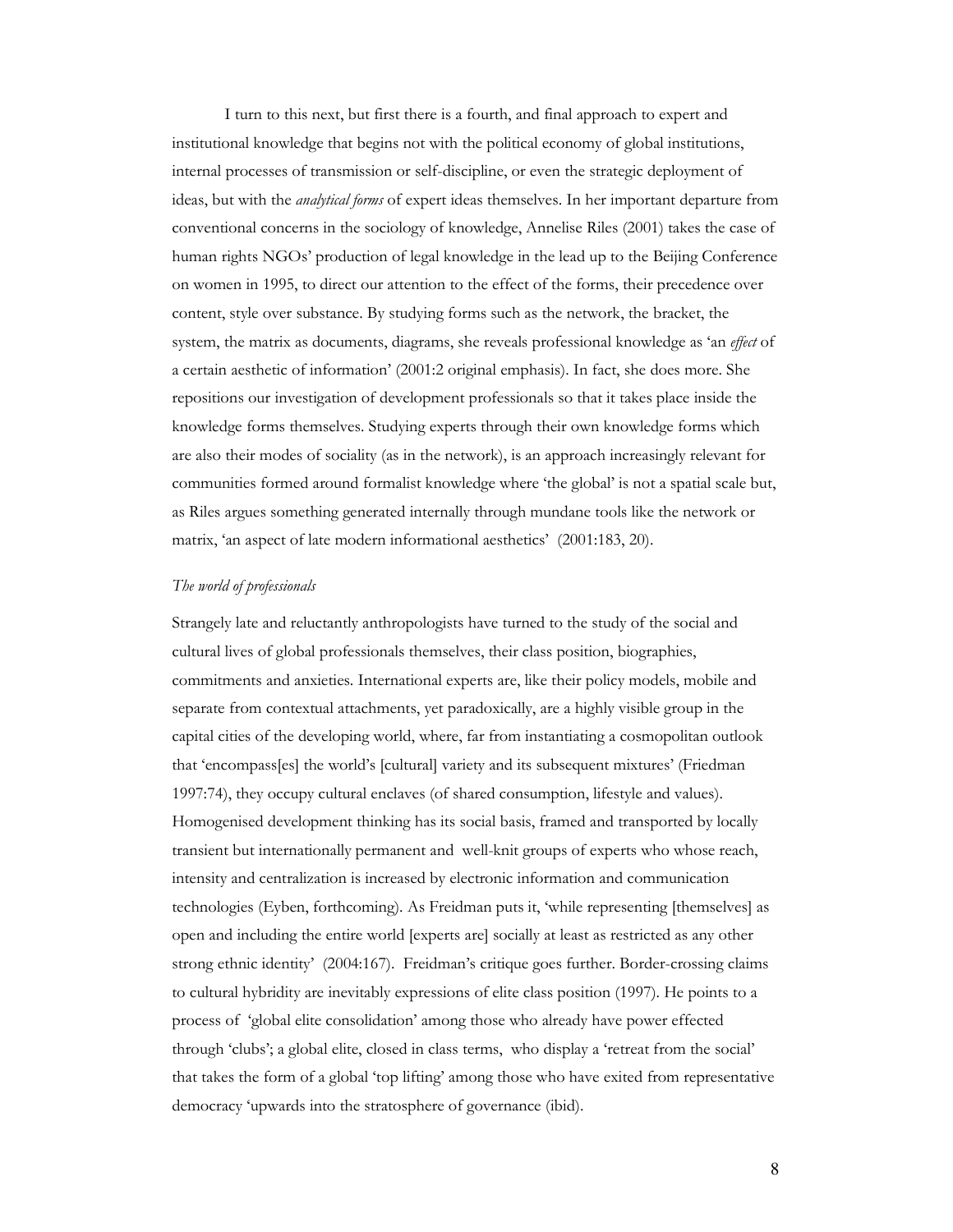But apart from the class location and self-representation of international expert communites as cosmopolitans, what of the implications of their knowledge work and its fragile claims? My suggestion is that there is, in fact, an abiding dilemma in the lives of development (perhaps all) professionals.

On the one hand, they ― and here I am thinking of international staff, consultants, fieldworkers, or NGO staff including anthropologists― have to secure their place within particular institutional and social contexts which (as I've suggested) are hugely complex. They work hard to maintain relationships, negotiate their position within agencies, or in consultancy teams, build networks so as to negotiate presence within foreign bureaucracies or NGOs for access and influence, manage interfaces within and between agencies. Theirs is the messy practical emotion-laden work of dealing with contingency, compromise, improvisation, rule-bending, adjustment, producing viable data, making things work, meeting delivery targets, spending budgets. In doing so, they have to negotiate identity, gender, age, race, nationality. They have to manage security, loneliness family relations, stress and anxiety ― issues which have hardly been attended to in the literature ― while also shoring up their motivations within moral-ethical or religious, frameworks which remain private.<sup>1</sup>

On the other hand, as experts and professionals (perhaps international ones), they have to make themselves bearers of travelling rationalities, transferable knowledge and skills, context-free ideas with universal applicability, or NGO's purified moral action ― whether in the realms of plant science, water-management, environmental protection, economic analysis, institutional capacity building, health sector reform, or people's empowerment. Thence come the cosmopolitan and technocratic claims. Status and professionalism comes from recovering the universal from the particular, technocratic knowledge from the illicit relationships on which it is *actually* based (Riles 2004), from denying the relational, giving over the subtleties of social experience to the simplification and instrumentality of the model. If the World Bank's investors and borrowers require the 'illusion of certainty' from their experts, so too (in a different realm) do the charitable donors to Oxfam or Care. In both cases loyalty, career goals, and commitment, continuously ensure that professionals concede what they know from experience to the models of their employers, bosses, supporters, or their own moral selves (Verma 2006:10).

The participatory turn in international development, however, has made the constitution of professional or expert identities far more complex. Professionals of participatory programmes have to deny or conceal their own expertise and agency (and their practical role in programme delivery) in order to preserve an authorised view of themselves as facilitators of community action or local knowledge, as 'catalysts' hastening but not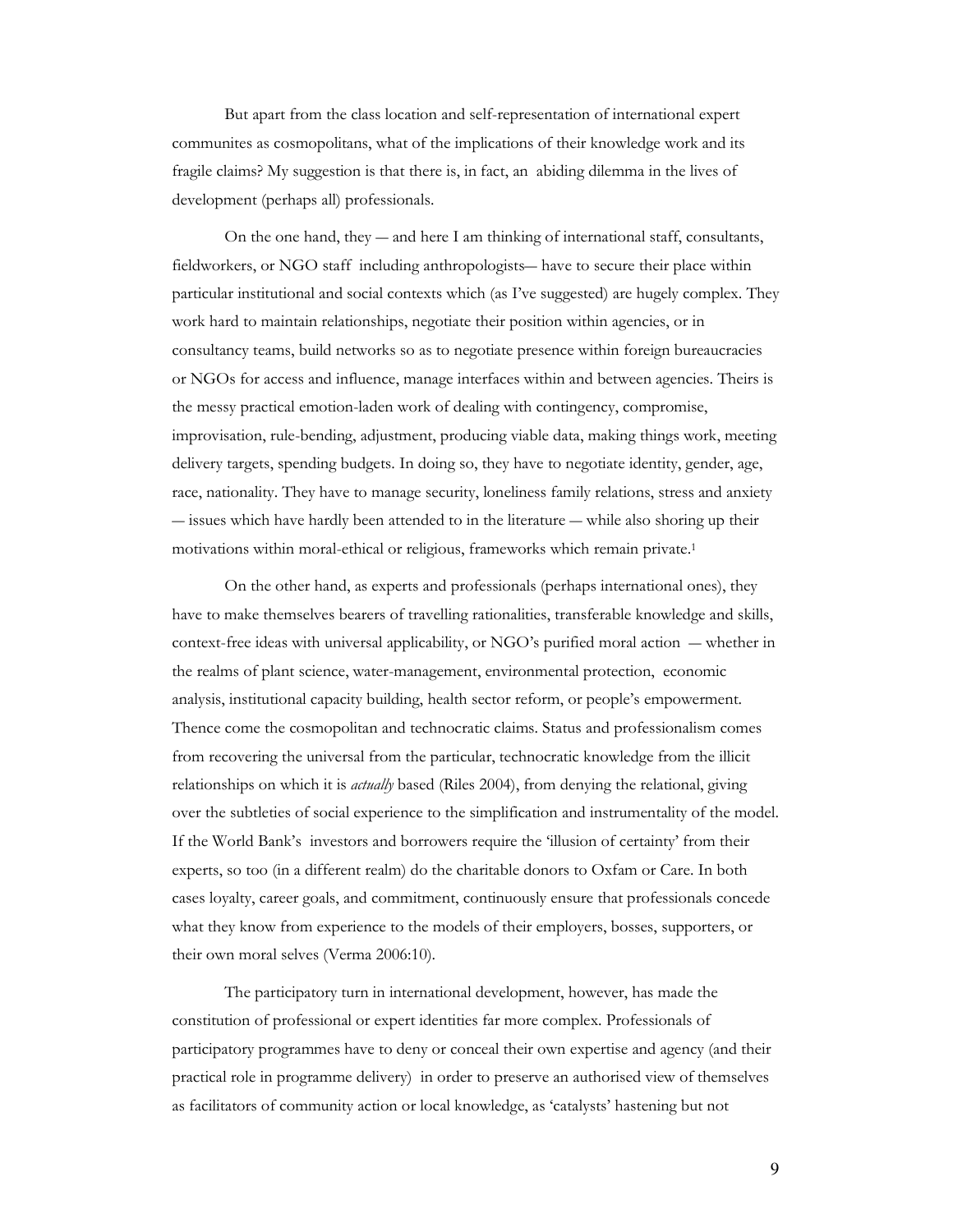partaking in the reaction. 'No, my contribution is nothing', proclaims one Indian community worker, ' because I am only [a] facilitator and mobilise the community who have the main power…' (Mosse 2005:154).<sup>2</sup>

So, to the professionals who face the problem of stabilising universals of expert knowledge, we must add those NGO employees, missionaries, charity workers or other 'professional altruists' (Arvidson 2006) whose commitment is to moral rather than purely technical universals; whose professional subjectivity is framed by stories of altruism, heroic commitment, and sacrifice which involve identity work or processes of 'moral selving', that is making the self virtuous through action and reflection (Arvidson 2006:6, drawing on Allahyari 2000).

The constant demand to turn the political into the technical, to represent the mess of practice in ordered expert or moral categories, and the fragility of professional identities that depend upon these processes, are not easily handled. Development professionals are often intensely aware of their dilemma and the contradictions they face: the complexities of relationship and meaning, and the 'instrumentalism which is also the condition of their daily work…' (Riles 2006:60). Backstage scepticism and the escape into irony, self-criticism, spoof, or humour are common responses. There is little external criticism of development that is not prefigured within expert communities. Sometimes, like Riles' human rights lawyers, they attempt to marginalise themselves from the zealous naivety of "true believers" and from their own power. This may be a mark of the true expert, but so too is resignation to the immovable dominance of official knowledge which ensures that scepticism is closeted and concealed.

Only occasionally do development professionals offer fuller first person accounts of the real micro-politics of their own expert practice, revealing for the general reader the chaotic, arbitrary underbelly of 'objective' economic data, or the rough politics of loan negotiation in developing countries (e.g., the confessional accounts of Griffiths 2003, or Perkins 2003, published decades after the events they describe). These are economists' tales, but of late it has become more common for anthropologists to choose a position of reflective marginality (Eyben 2003, Green forthcoming, Mosse 2005, Quarles an Ufford 2003, Rew 19\_). For professional altruists (or missionaries) the escape into irony or sceptical expressions of doubt are more difficult; and the experience of contradiction more personally devastating; which may have some part in high levels of stress and its emotional consequences which are reported in psychological studies of aid workers and missionaries.

These vulnerabilities ― of being expert or morally superior ― only increase with the growing intensity of targets and the uncomprehending demands of audit and managerialism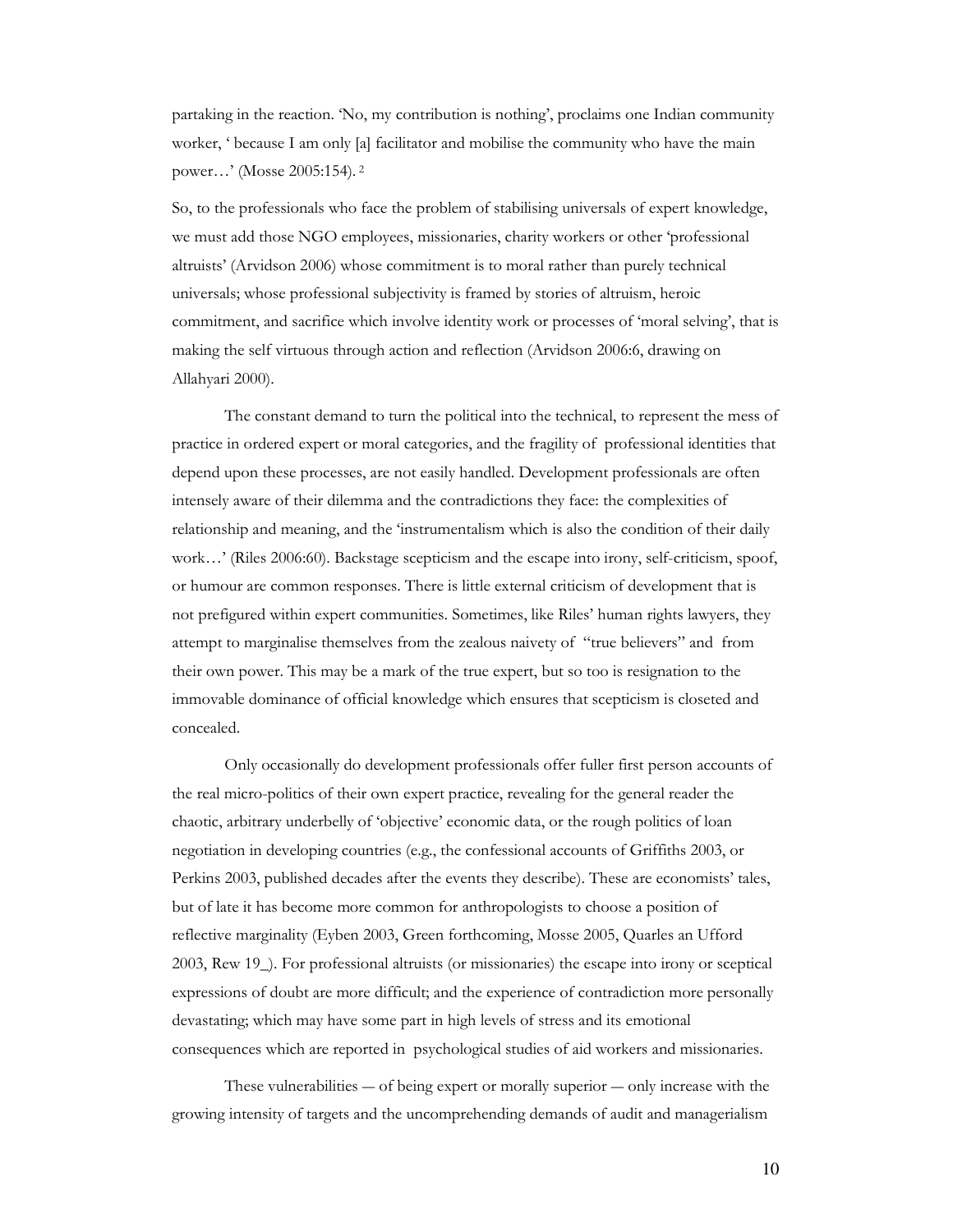that bring new possibilities of failure (Strathern 2000). Certainly, with the scale of ambition in international development comes spectacular possibilities for failure; and enterprises do not simply fail, they fail *in detail*. But my point here is that failure is not simply a plan unrealised, it is also an unravelling of professional identities. Failure may be regarded as the irruption of precisely those things that professionalism necessarily suppresses – events, contingency, relationships. While success buries the individual action or event and makes a project a unified source of intention and power directing attention to the transcendent agency of policy and expert design (and hence replicability) ― it is the successful operation of professional identity formation ― failure fragments into the dynamics of blame (Latour 1996:76). While success emphasises the professional, the policy and the collective, moments of failure search out the individual person. Failure points to the contingent, the arbitrary, the accidental, the exceptional, the unintended; it indicates particular events (drought, illness, corruption…). By releasing the anecdotal, failure can unravel the work of expertise and professionalism; it may license expression of suppressed and scattered doubts, drawing attention to the informal processes underlying official actions. Narratives of failure individualise downwards to the actions/events of junior people, or upwards, for example, to the singular actions of a corrupt senior official. While stories of success emphasise the system and expert ideas (they are theory-rich), those of failure are inherently event-rich (cf. Bloch 1998 on memory).

## The ethnography of experts and the failure of ethnography

Researching professional lives, 'studying up' (Nader 1969) or 'through' (Wedel 2004) and writing ethnographic accounts of those expert communities opens up important methodological and ethical issues, quite apart from the matter of techniques for describing networks, or 'following the policy' (Wright \_\_, see Wedel \_\_). There are aspects of professional identity, perhaps that make ethnographic description difficult, contested or impossible.

Firstly, it may simply be impossible to subject expert communities to ethnographic description. For those close to, or members of, professional communities, it becomes impossible to provide accounts of social relations or politics because ethnographic subjects refuse to be objectified in these terms (Riles 2006:63, 2001:18). Miyazaki and Riles (2005) regard the ethnographic failure that is associated with attempts at research on/with expert subjects whose parallel theorising already incorporates sociological analysis as an 'end point' of anthropological knowledge (ibid\_\_\_). For an anthropological process premised upon difference this 'epistemological sameness' indicates the 'failure to know the ethnographic subject', or rather the failure of ethnographic knowledge to be accepted as such (2005: 327).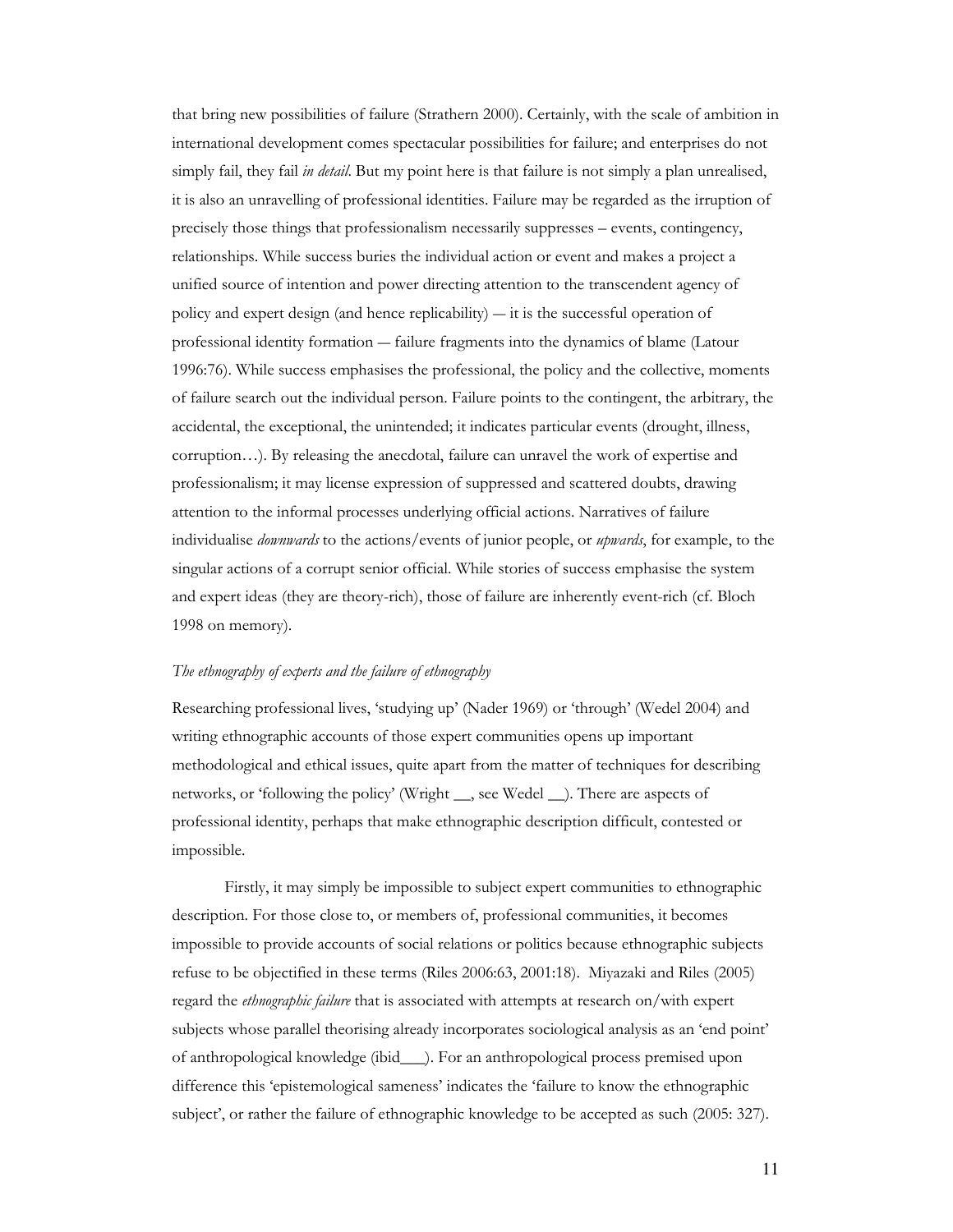This descriptive failure results from the inability to 'objectify' or to 'localize' expert subjects and to maintain a 'defining distance' between ethnographer and subject.

Holmes and Marcus (2005) suggest that this can be averted and ethnography 'refunctioned', in part, by recourse to experts' own sceptical or self-critical moves. Writing of professionals in the financial world, these authors refer to the existence among experts of a 'self-conscious critical faculty that operates…as a way of dealing with contradictions, exception, facts that are fugitive, and that suggest a social realm not in alignment with the representations generated by the application of the reigning statistical mode of analysis' (2005:237). Making use of this 'para-ethnographic' dimension of expert domains, Holmes and Marcus invite anthropologists to find a 'collaborative' mode of research among those expert subjects who are neither natives nor colleagues, but stand as counterparts (2005:248). As outsiders or insiders ethnographers may then draw on the 'kind of illicit, marginal social thought', anecdotal or intuitive, that exists among managers, international experts and fieldstaff, scientists or consultants (my colleagues and myself) whose practices are dominated by official technical discourse, and which is deployed 'counterculturally and critically' both by privileged and subordinate actors within development systems, and make of this a bridge 'to further the production of fundamentally *anthropological* knowledge' (Holmes and Marcus 2005).

This, indeed, was been my own strategy in producing an ethnography of an international development intervention (Mosse 2005). But 'collaborative ethnography', even 'self-ethnography,'3 founded on the para-ethnographic may not be so easy to pull off in practice. Holmes and Marcus themselves indicate one aspect of the problem when they refer to the 'implication for these [technocratic/managerial] regimes of the return of ethnography derived from the subversive para-ethnography by some strategy of overture, writing, and representation back to the project's originating milieu' (2005:241). When presented with my own ethnographic (or para-ethnographic) insight, my expert and professional subjects (and colleagues) raised objections and attempted to interrupt the publication of an account of the social production of success and failure, advancing official complaints to my university, the publisher, and my professional association, insisting that it was inaccurate, disrespectful and, most significantly, damaging to professional reputations (see Mosse 2006).

Indeed, the issue of professionalism was at the very centre of this particular controversy. Professionals held in the grip of universalising and instrumentalsing rationality have, almost by definition, to deny context, contingency, even their own agency. They necessarily suppress the relational, refuse significance to the event, the individual and compromise ― all those things from which ethnography is composed ― in favour of the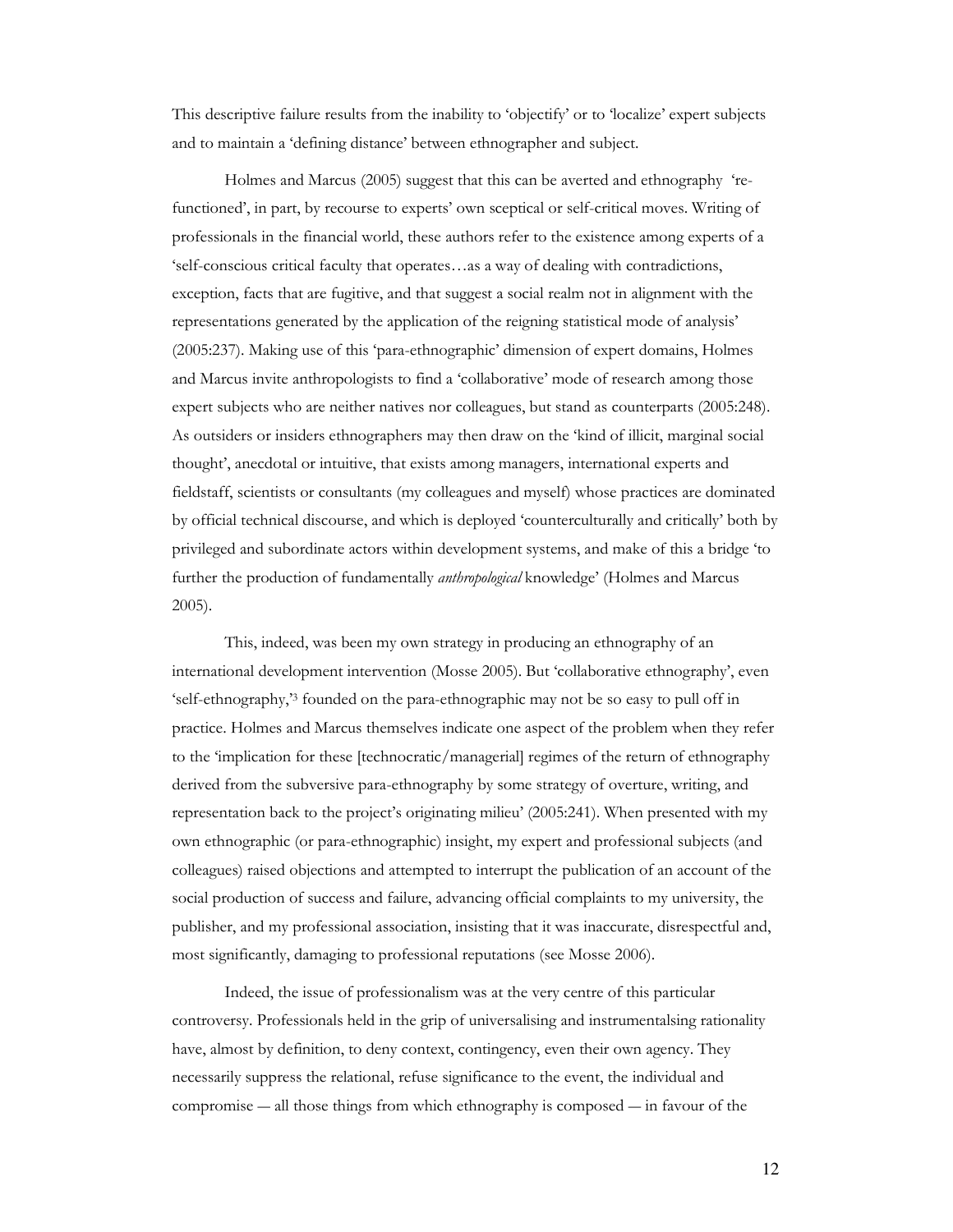rule, instrumental ideas, professional models. The parts of the ethnography that my colleagues regarded as 'defamatory and potentially damaging to the professional reputations' were precisely those that mentioned unscripted roles, or relationships, events, interests or which provided unofficial interpretations.

One colleague, for example, wrote that he took 'exception to the idea that we (international consultants) were motivated by seeking to secure an enduring relationship with the donor or project/area as a site for research and future consultancy income, insisting that, 'we were a professional team'. A description of the wider social context of consultancy work also questioned professionalism. So did comment on informal processes, such as the many ways in which lethargic bureaucratic processes of approval and budget release had to be 'facilitated' ― the many courtesy calls, foreigner visits, cards, gifts, overseas training opportunities'. Likewise, reference to 'unscripted brokerage roles' and their chameleon character, the manipulation of insider/outsider roles, or the out-of-sight economy of favours and obligations existing on the margins of legitimacy. My colleagues could, of course, themselves describe such roles and relationships, but were professionally committed to their denial. Moreover, any notion of self-interest, not least the observation that, proportionately, we ―expatriate experts ―were far greater beneficiaries than tribal villagers of the aid gifts we were honoured for bringing (or that some 37 percent of project costs went to Technical Cooperation, mostly to UK institutions and consultants), or that it is the expectation of trainers, consultants, UK universities as well as project workers and managers to profit from the flow of aid into projects, undermined professionalism. In an ethical register, such comments in my text were 'unnecessary' because professionals' work in development is charitable. '"Profit"', my colleague wrote to me, 'is the wrong word…we all could have earned more doing something else. We chose not to because we believed in what we were doing'. In other places the description of the contradiction between actions/events and authorised models itself was regarded as damaging to professionalism: explanation of the realities of implementation pressures (budgets and targets) and the actions of workers who were meant to facilitate a *community*-driven process; or the suggestion that the scientifically demonstrated benefits of new farmer-first technology could disappear when re-embedded in complex micro-environments, networks of obligation, debt, migration of tribal farmer (Mosse 2005). Such accounts 'questioned our professionalism' and threatened to damage professional reputations.

My expert colleagues took exception to reference to relationships as prior to knowledge, to investments directed at maintaining them as part of programme execution, to the idea that 'advice' crosses a boundary into 'control.' Allusion to informal processes,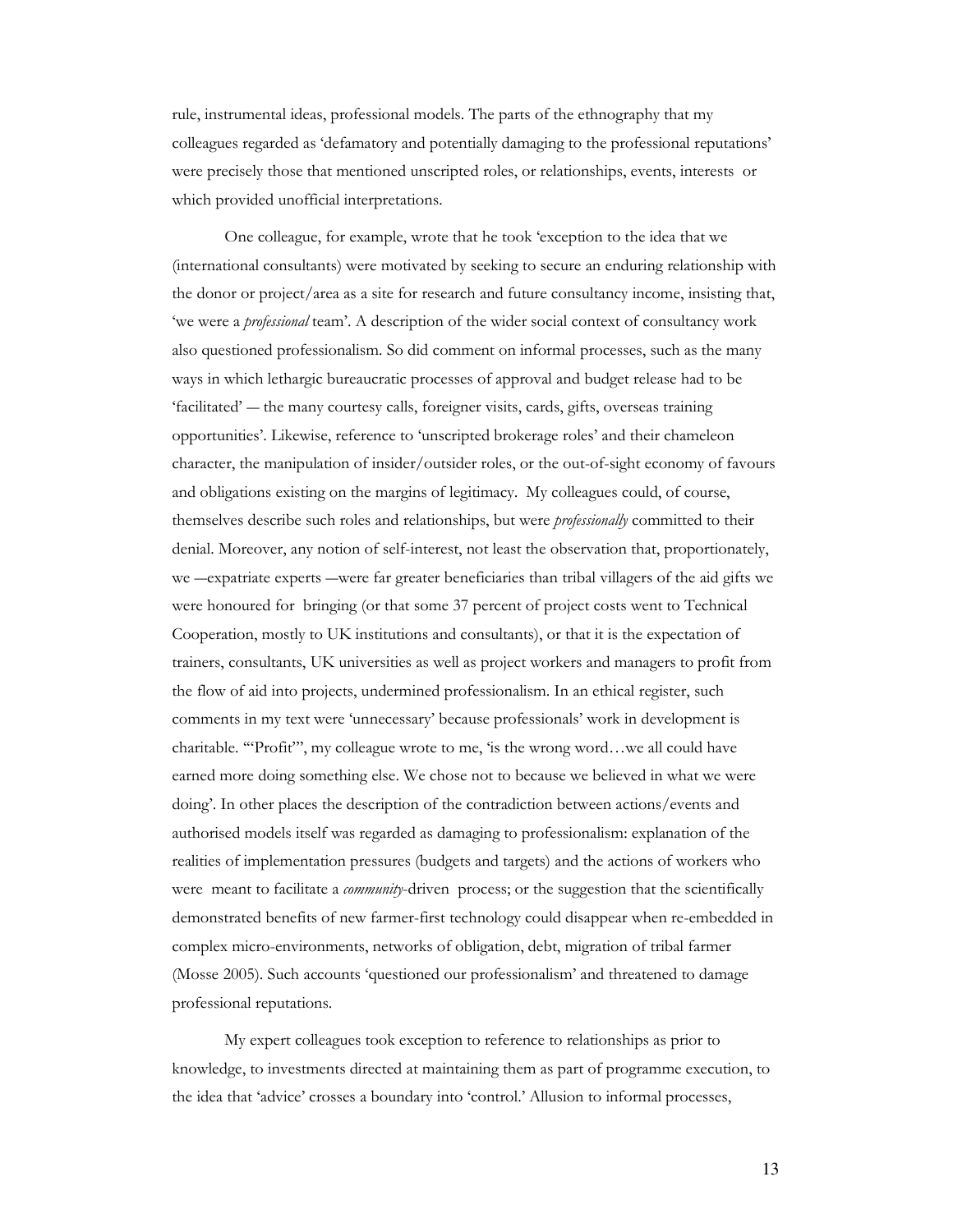competing rationalities (of donor, client, staff, beneficiaries), and the real life connections of consultant work were disparaging and likewise questioned [their] professionalism. In fact, I suggest, they did so by definition; that is to say the self-representation of professional identity requires the erasure of discrepancies of practice, disjunctures, the effacing of individual action, or denial of relationships. My 'para-ethnographic' work encountered a professional habitus that automatically transfers the actuality of events into the pre-given categories of acceptable fictions, legitimate meaning and ideal process (e.g., 'decisions taken democratically by the committee'; relationships denuded of power/interest, the free and power-free flow of information, or the absence of pressure on staff to meet targets, threat of transfers and the like).

As I have argued elsewhere, ethnographic description can be experienced as disempowering or threatening to a professional (or epistemic) community formed around shared representations (Mosse 2006). I will not here repeat the reasons for upset and anger, except to note that they reveal an antipathy between professional identity and the ethnographic project. Ethnography draws attention to the irrelevant, the routine, the ordinary; it examines the instability of meaning rather that defining successful outcomes of expert design. Ethnography intercepts the interlinked chains of theory, events, and professional reputations in development. The ethnographic concern with individual actions and events (rather than policy theory) connects it to narratives of failure such that ethnographic description is read as negative evaluation (ibid); and when it turns attention to the unnoticed effects of analytical forms (documentary artefacts, networks, matrices, annual reports etc. (Riles 2001) it detracts from the substance of official narratives.

From another point of view, ethnographers of professional lives themselves make arrogant claims to understand and represent others. In various ways, anthropologists make themselves cosmopolitan by rendering other experts 'local', whether World Bank officials (Mosse), aid consultants (Stirrat), international health experts (Harper). Ethnography denies to others their cosmopolitan claims by contextualising, localizing, placing in relationships. It may reduce 'the global' of international networks to an effect of the aesthetic of trivial knowledge practices (Riles 2001). And it is clear that when anthropologists point to the arbitrary, the compromises and discrepancies, the relational in development, or when they prioritize form over content, they can demean and invoke rage. Claims of damage of professional reputations may follow; defamation cases may be threatened. Our ethnographic localizing strategies are damaging of cosmopolitan claims that are always fragile.

But matters do not end there, with objections raised against illicit accounts that subvert official technocratic/managerial views, or intercept the rule of experts.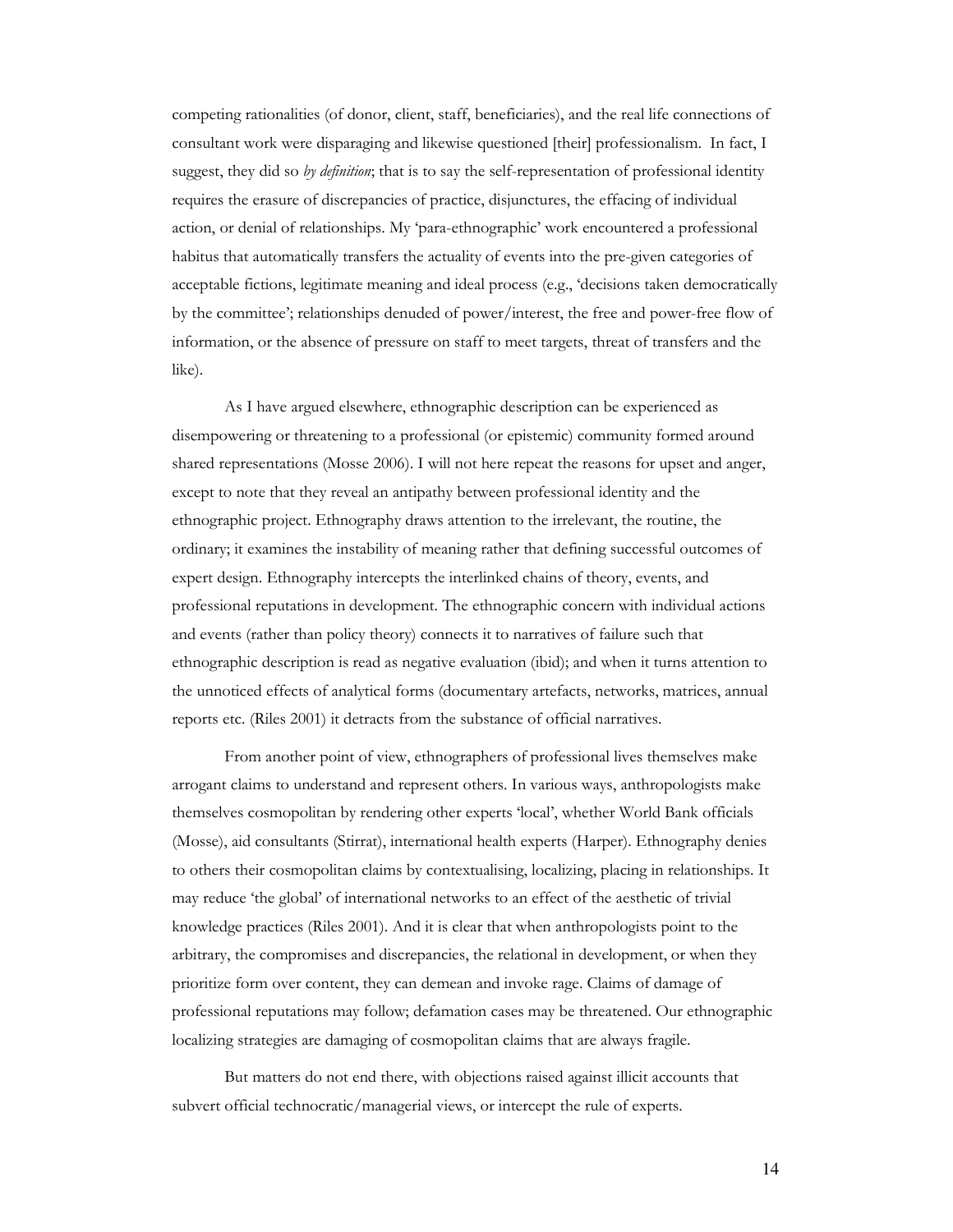Anthropologists' professional interlocutors may themselves work to localize our cosmopolitan claims – and to unravel *our* professional anthropological knowledge. The *way* in which expert informants raise objections, may also challenge the basis of ethnographic description (in my case) through a concerted effort to erase the boundary between ethnographic writing and the relations of fieldwork (Mosse 2006). This involved refusal of the text, and insistence on re-incorporating its author into the moral relations of a professional group. Given the essentially relational nature of ethnographic knowledge ― in the sense both that knowledge is collaborative, dialogical, gained by way of relations; and that (in consequence) the relationships between researcher and object of enquiry becomes a property of the object itself (Hastrup 2004:457) ― ethnographic representations have the potential to unravel when our informants (as did mine) attempt to unpack our 'evidence' back into relationships with them.

In other words, expert informants offer an epistemological threat by localising/parochializing our ethnographic cosmopolitanism, by re-embedding academic knowledge, denying the worth of our 'evidence' or social research, and resisting anthropological boundary making between field relationships and research that is the pretext for description (Mosse 2006).4 This traces another route to Miyazaki and Riles' ethnographic 'end point' when expert subjects make a 'radical disjuncture between the moment of ethnography [the ethnographic encounter] and the moment of writing [the description and analysis] untenable' (2005:326-8); when there is a failure 'to assert analytical control over the material' (ibid). Sometimes, anthropologists will find it impossible to mark a boundary and 'objectify' cosmopolitan colleagues as social actors; they may fail to exit from professional communities so as to allow description (or the analysis may have to side-step into mimicry or parallel modes, as in Riles 2001, 2006a). At other times such boundary making may be contested through objections as I have described. Finally, a descriptive account of the 'culture of development' may (as Riles argues in the case of culture of human rights) itself be drawn into, and instrumentalised by, the existing institutional discourse, when a critique of professional knowledge is absorbed as anthropologists instrumentalise their own analysis, perhaps in the form of concepts such as social capital.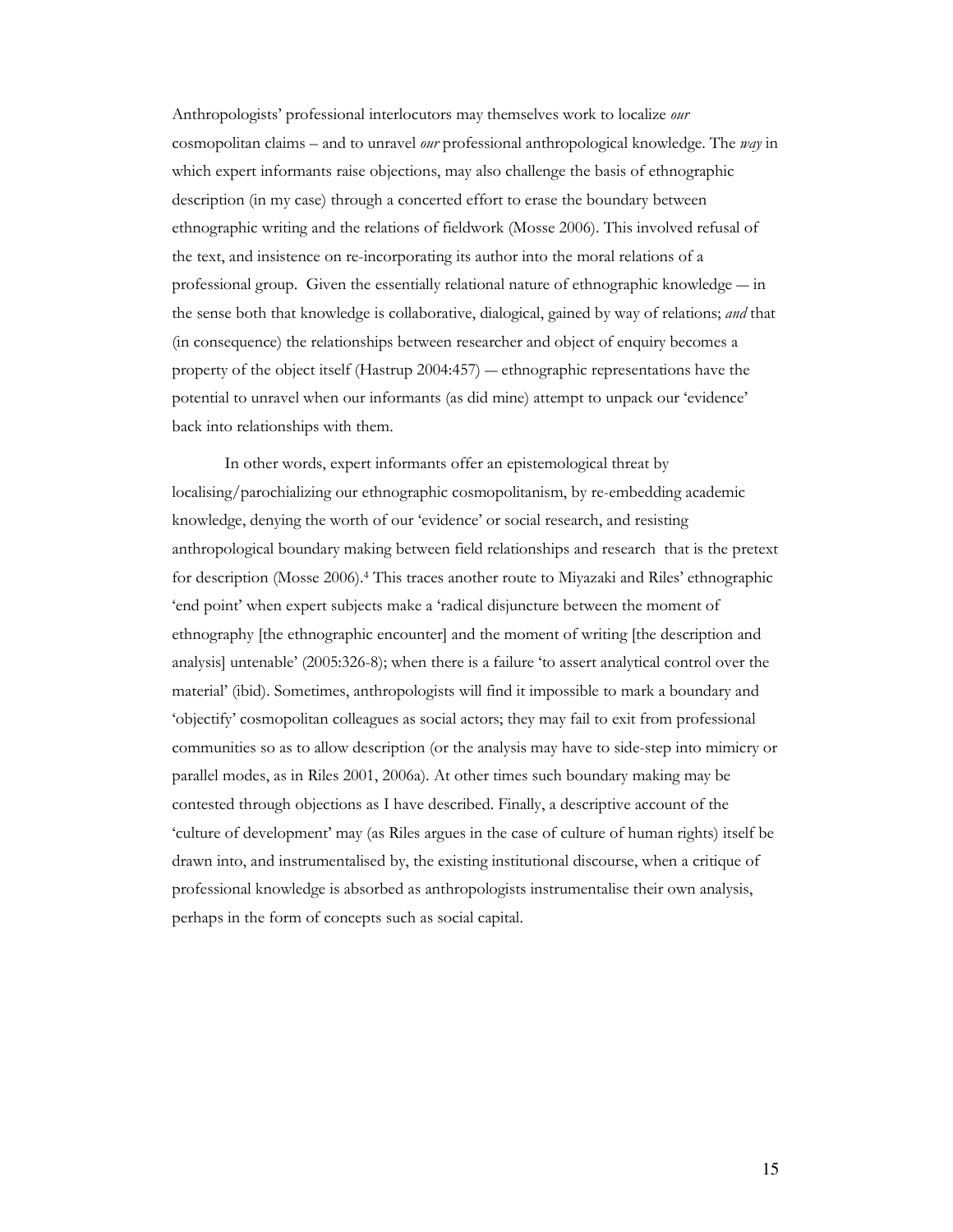#### References (incomplete)

- Anders, Gerhard 2005. Civil servants in Malawi: cultural dualism, moonlighting and corruption I the shadow of good governance. PhD dissertation, Erasmus University Rotterdam
- Barron, P.., R.Diprose,, M.Woolcock 2006.. Local Conflict and Community Development in Indonesia: Assessing the Impact of the Kecamatan Development Program. The World Bank.
- Craig, David and Doug Porter 2006. Development Beyond Neoliberalism: Governance, Poverty Reduction and Political Economy. London & New York: Routledge.
- Eyben Rosalind with Rosario León 2005.Whose Aid? The Case of the Bolivian Elections Project. Ch 4 in The Aid Effect: Giving and Governing in International Development. Mosse, D. & D.Lewis (eds) Pluto Press (London).
- Friedman J 1997 'Global crisis, the struggle for cultural identify an intellectual pork-barrelling: cosmopolitans, nationals and locals in an era of dehegemonization. In P.Werbner The dialectics of hybridity. London: Zed Press 70-89.

\_\_\_\_\_\_ 2004. The relocation of the social and the retrenchment of the elites. In B.Kapferer (ed) Forum on The retreat of the social: the rise and rise of reductionism. *Social Analysis*. 48 (3) 162-168.

- Goldman, M. 2005. *Imperial Nature: the World Bank and struggles for social justice in the age of globalisation.* New Havem & London: Yale University Press
- Green, Maia, forthcoming. Calculating compassion: accounting for categorical practices in international development. In D.Mosse (ed) Terms of Reference
- Griffiths, Peter 2004. The economists tale: a consultant encounters hunger and the World Bank. Zed Press
- .Li Tania Murray, 2006. Neo-Liberal Strategies of Government through Community: The Social Development Program of the World Bank in Indonesia. IILJ Working Paper 2006/2

forthcoming Government through community: the World Bank in Indonesia. . In D.Mosse (ed) Terms of Reference

- Holmes, Douglas, R. and George E. Marcus. 2005. Cultures of expertise and the management of globalisation: towards a re-functioning of ethnography. In Aihwa Ong & Stephen Collier (eds) Global assemblages: technology, politics and ethics as anthropological problems. Oxford/New York: Blackwell. pp 235- 252
- Latour, Bruno. 1996. Aramis, or the love of technology, trans. Catherine Porter. Cambridge, MA and London: Harvard University Press.
- McNeil, D and St Clair, A.L, forthcoming Observant participation: World Bank expertise on equity and development. In D.Mosse (ed) Terms of Reference.
- Mitchell, Timothy. 2002. Rule of experts: Egypt, techno-politics, modernity. Berkeley: University of California Press.
- Miyazaki, Hirokazu and Annelise Riles 2005. Failure as an endpoint. In Aihwa Ong & Stephen Collier (eds) Global assemblages: technology, politics and ethics as anthropological problems. Oxford/New York: Blackwell. pp320-331
- Mosse, D. 2005a Cultivating development: ethnography of aid policy and practice. London and Ann Arbor, MI: Pluto Press.
- ――― 2006. 'Anti-social anthropology? Objectivity, objection and the ethnography of public policy and professional communities.' Journal of the Royal Anthropological Institute 12 (4): 935-956.
- \_\_\_\_\_forthcoming a '. The ethnography of development expertise and professionals within a regime of neoliberal institutionalism. In D.Mosse (ed) Terms of Reference: the anthropology of expert knowledge and professionals in international development. Oxford: Berghahn Books.

\_\_\_\_\_forthcoming b. World Bank anthropologists at work: analytical products and professional marginality. In D.Mosse (ed) Terms of Reference.

Nader, Laura 2002 [1969] Up the anthropologist. Perspectives gained from studying up. In (ed) D. Hymes Reinventing anthropology. Ann Arbor: University of Michigan Press, 284-311.

Perkins, John 2003. Confessions of an economic hitman. London Plume